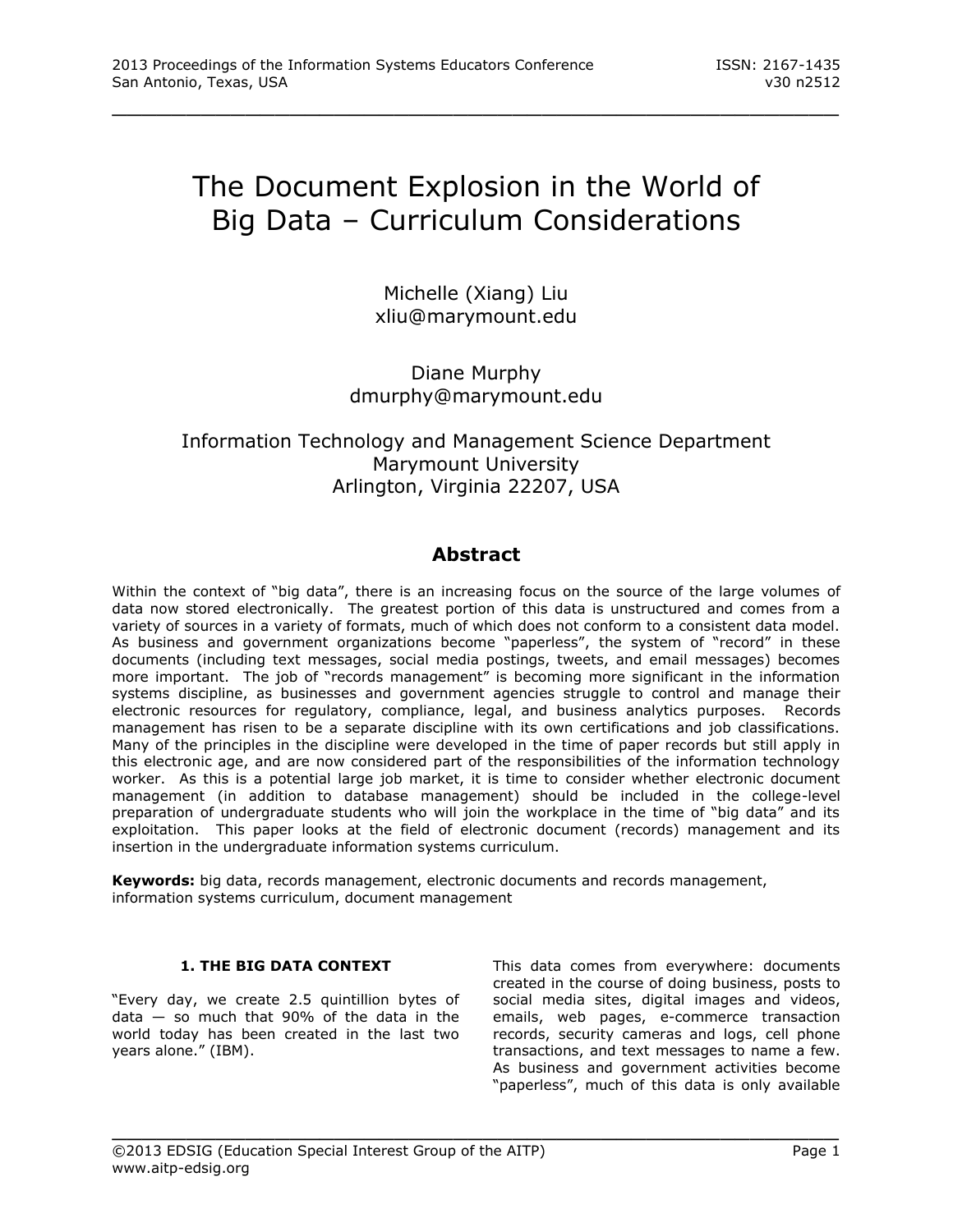in electronic form and this digital form is the only permanent record of important events [\(Franks, 2013;](#page-6-1) [Ganz et al., 2007\)](#page-6-2).

Much of the data is "unstructured" or "semistructured" with no underlying data model or consistent format such as a social media comment. A recent study shows that 95 percent of information in business today is unstructured objects such as messaging logs, call history, usage trends, and weather information [\(Yu,](#page-7-0)  [2012\)](#page-7-0). This lack of a standard format makes it difficult to fit much of the "big data" into the conventional relational data model, which relies on data items that are consistent in form and format (data type and size). Unstructured data such as text documents is typically stored as a "blob" in a database that limits its usefulness. It can be retrieved and displayed though. In the big data context we are looking for insights above and beyond what traditional, structured data and content analysis techniques can provide. For example, in order to see into the text and find words or phrases that correlate with similar words in other text documents, techniques such as customer sentiment analysis need to be applied. Text analytics techniques such as "word clouds" can be employed to provide visual representations of unstructured data. Furthermore, the techniques that enable people to trace the origins of parts of documents are important as new documents are formed which include data from other sources. Technology exists today for this type of analysis but using them gets complex as the volume and variety of data is exploding.

#### **2. ELECTRONIC DOCUMENTS AND THE ISSUES THEY PRESENT**

Where is this unstructured data coming from? Electronic documents are everywhere. The traditional and most common document format include MS-Word "doc (or docx)" or Adobe "pdf". However, many different forms of documents now are commonplace in businessspreadsheets, email messages, SMS messages, Facebook comments, Twitter tweets- are now all components of a big data solution.

It has been reported that one in three business leaders do not trust the information they use to make decisions [\(IBM\)](#page-6-0). How can you act upon information if you do not trust it? Establishing trust in big data presents a huge challenge as the variety and number of sources grows. While there are many techniques to verify and validate

discrete data (e.g., the age of a person can be validated against their birth date), the nature of electronic documents makes them more difficult to validate. Specific issues associated with managing and safeguarding "unstructured" electronic documents include:

- 1. Version control. The key question is which version of document is counted as the "official version". In a typical business environment, a document may exist in many places as it goes through the draft, review and approval processes. How do we keep track of that workflow leading to the final "document"? Which version is the "system of record"? Is it located in a central repository?
- 2. Duplication. Even if a document is not revised, it may occur multiple times in many forms, including in someone's email, on someone else's private hard drives, on a variety of corporate servers, in the "cloud", on flash drives, etc. Which documents do we need to archive and store as permanent records and which do we discard? How do we remove known copies? Duplicated data can invalidate results or present bias in a data analysis leading to the lack of trust in the data.
- 3. E-discovery. When it comes to a legal dispute or a criminal investigation, documents and records are an important part of the discovery process and are the subject of evidence in civil and criminal trials. Amendments to the US Federal Rules of Civil Procedure [\(U.S. Courts, 2010\)](#page-6-3)codified the requirement to provide electronic documents in the discovery process, using the term electronically stored information (ESI). Ediscovery includes not just looking at the content of the documents themselves, but also an analysis of the "metadata" attached to such files (who created them and when, for example).
- 4. Security and privacy. There have been considerable "hacking" activities in today's networked computer environment, with "rogue states" and criminals stealing everything from trade secrets to business plans to individual identities. The more documents available electronically, the more risk of a security breach and the increased possibility of "reputation damage" as such breaches impact the privacy of individuals and businesses.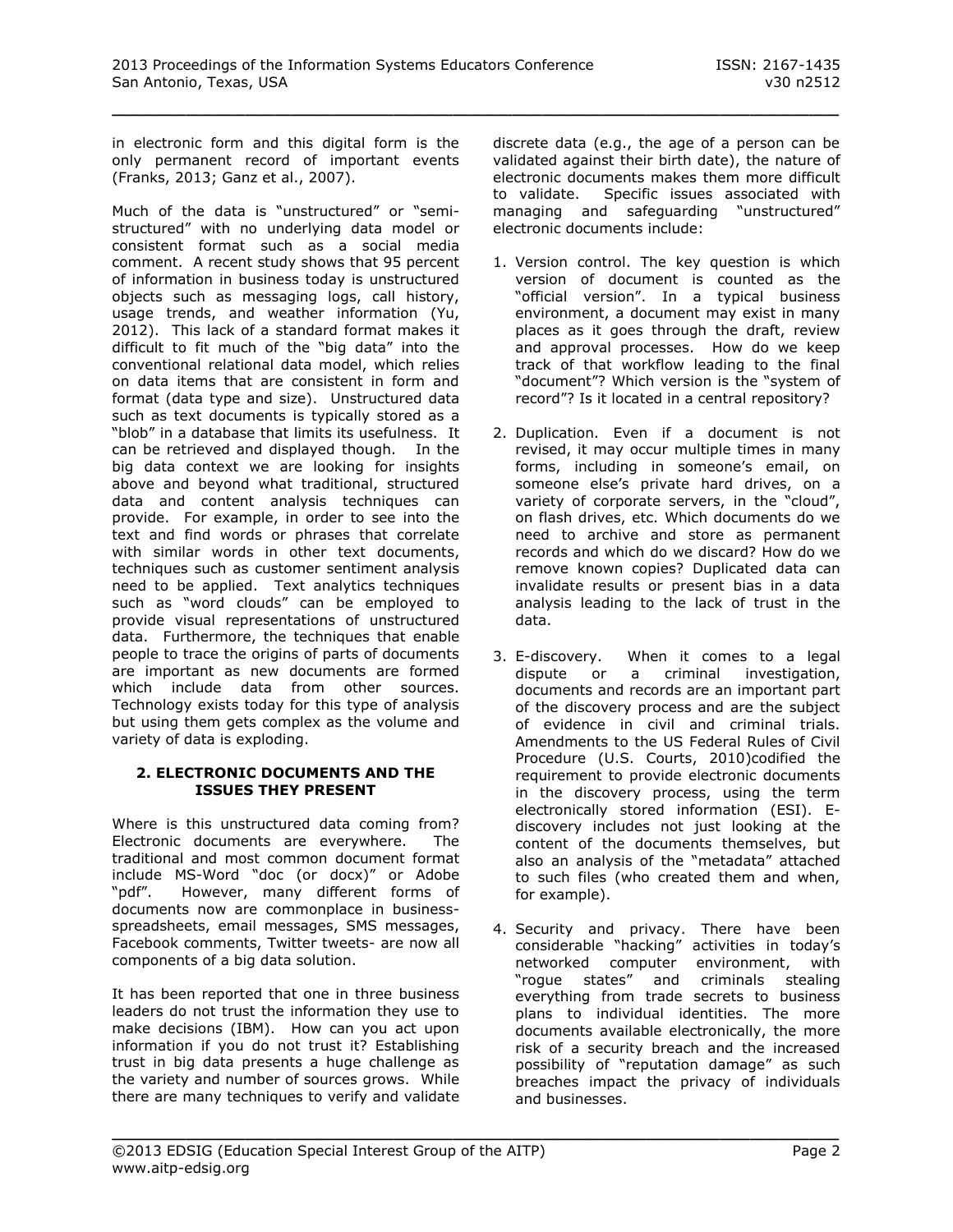5. Information leakage: The 2011 CyberSecurity Watch Survey revealed that 46% of the respondents thought that damage caused by malicious insiders was more severe than damage from outsiders [\(Silowash et al.,](#page-6-4)  [2012\)](#page-6-4). Confidential information can be compromised by employees and contractors who have uncontrolled access to important documents. Insider threats are well known since the advent of the WikiLeaks scandal. Wikileaks (wikileaks.org) is an international organization whose sole purpose is to publish confidential information from anonymous [sources](http://en.wikipedia.org/wiki/Journalism_sourcing) through its web site, so disclosing such information to the public [\(Karhula,](#page-6-5)  [2012\)](#page-6-5). How do companies prevent one of their confidential documents from appearing on a website like Wikileaks or being sold to a competitor in the U.S. or overseas?

These are just some of the major electronic document issues that face businesses, government agencies, and other organizations in today's digital world.

### **3. ELECTRONIC DOCUMENT MANAGEMENT**

Document management is becoming increasingly important in the "big data" world, not just for the role of a document as a "record" of a transaction but also for the content that the document contains, in relation to information in other documents and when aggregated in a larger context.

One important consideration is the difference between a document and a record. ISO (International Organization for Standardization) 15489 is the key international standard on records management. It defines records as "information created, received, and maintained as evidence and information by an organization or person, in pursuance of legal obligations or in the transaction of business" [\(International](#page-6-6)  [Organization for Standardization, 2001\)](#page-6-6). According to the above definition, a record plays the role as "evidence", which implies that it must be complete and unchanged. Furthermore, the definition implies that organizations keep records in order to fulfill "legal obligations" or "transaction of business". A specific document "may or may not meet the definition of a record" [\(Department of Defense, 2007\)](#page-6-7). ISO 15489 defines a document as "recorded information or object which can be treated as a unit."(International Organization for

[Standardization, 2001\)](#page-6-6). This definition is relatively generic compared with the definition of records. It does not specify whether and how the documents need to be kept and managed. Therefore, one major distinction between documents and records lies in that documents may or may not become records. Once a document becomes a record, it must be managed and controlled against change.

In today's digital world, however, the distinction between records and documents becomes vague as documents may be retrieved and then become evidence. In this sense, any document can be considered a record and any piece of its content can be extracted and used in a context different from the original intention of the document.

A document was originally considered to be text on paper and the term records management was used to describe a profession that manages physical documents [\(Franks, 2013\)](#page-6-1). It was also more frequently associated with the traditional library catalogue and archive management. However, advances in technology (e.g., cloud computing, big data, etc.) and emergence of communication tools (e.g., social media) have completely changed the traditional view of records management as a discipline. Furthermore, how records are created and used in organizations is also fundamentally reshaped as a response to those developments [\(Bailey,](#page-6-8)  [2013\)](#page-6-8). More and more organizations today are overwhelmed by the volume of electronic documents and records and are searching for more efficient ways to store, manage, and maintain documents and records, and more importantly, to ensure compliance of the records with policies and standards [\(Franks, 2013\)](#page-6-1).

One of the technical solutions is the implementation of an EDRMS (Electronic Documents and Records Management System), defined as "a system designed to manage electronic content, documents, and records and support four key functions: input (creation/capture); management (content, documents, records); collaboration/process management; and output/delivery" [\(JISC](#page-6-9)  [InfoNet, 2012\)](#page-6-9). An EDRMS includes software tools that can be used to manage all kinds of records and documents and enforce retention and disposition rules and policies [\(Smallwood,](#page-6-10)  [2012\)](#page-6-10). However, it should be noted that EDRMS is only one piece of the puzzle. A successful document and record management program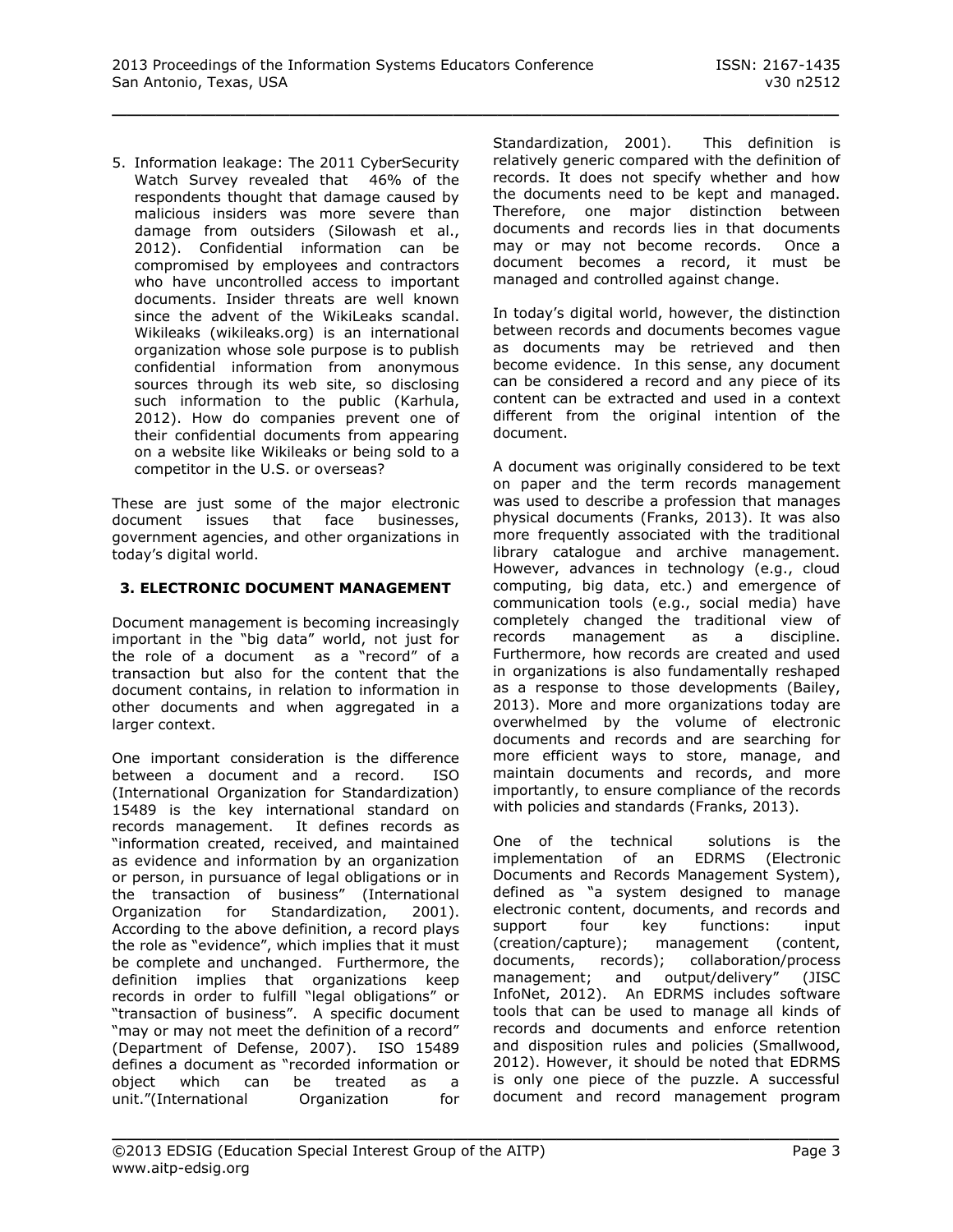requires a seamless integration of different components including the EDRMS, records management policies and procedures, content management techniques, effective information governance strategies, as well as well-trained personnel [\(Franks, 2013;](#page-6-1) [Smallwood, 2012\)](#page-6-10).

In her book Records and Information Management, Franks summarizes several adverse impacts on organizations which do not have a comprehensive document and record management program in place [\(Franks, 2013,](#page-6-1)  [p33\)](#page-6-1):

- Damage to the organization's reputation;
- High costs for information management and storage;
- Lost files and risk of spoliation;
- Legal discovery penalties or sanctions; and
- Audit and compliance violations.

The above adverse aspects further reinforce the importance of implementing document and record management programs in organizations and the need for personnel to support them effectively.

#### **4. DOCUMENT MANAGEMENT IN THE IT/IS CURRICULUM**

Having established the importance of effective electronic document (record) management in the workplace, we next need to consider how to train young professionals to support the implementation and management of such systems.

As mentioned in the prior section, documents in business today can be rendered in a myriad of electronic forms. What poses challenges for managing these documents is the increasingly growing amount of unstructured information and the increasing need to analyze the data inside these documents, sometimes in ways not envisaged when the document was first created. In contrast with a database that stores and manages structured content (numbers in columns and rows), unstructured content is more difficult to capture, classify, maintain, and search than its structured counterpart [\(Franks,](#page-6-1)  [2013\)](#page-6-1).

Most contemporary undergraduate IT/IS programs include at least one required course on relational databases and the processing of structured data. The role of "big data" in the IS curriculum is currently under discussion [\(Topi,](#page-6-11)  [2013\)](#page-6-11), the focus being to manage big data technologies. However, there appears to be a lack of courses offered on managing, retrieving processing, and maintaining unstructured data (or documents containing such data) in undergraduate IT/IS programs. The ensuing question that we as IT/IS educators are facing currently is whether it is the right timing to incorporate electronic document management topics into the existing curriculum. And if so, how do we justify such a decision? Where does it fit into the curriculum? Is it a separate discipline or part of the database realm? In order to answer those questions, we apply an existing model as the framework to analyze the scenario.

The "holistic" model was proposed to help IT/IS educators make a valid decision as for "when" to incorporate new technology topics into the curriculum and the "tactical model" was developed for "how" to insert new courses into the existing curriculum [\(Liu & Murphy, 2012\)](#page-6-12). In the model, several "forces" (i.e., factors) were integrated as a foundation for making "when" decision. These factors are summarized in Appendix: Figure 1.

We primarily examined three of these factors (i.e., impetus for the new topic, technology certification status, and avoiding curriculum bloating) to inform our decision on when and where to place electronic document management in the curriculum.

#### **Impetus for the new topic**

In our model, a new topic is considered to be a higher priority if it is recommended by industry or a curriculum advisory board.

As Franks pointed out in her book Records and Information Management, "… records professional must be a specialist when it comes to records management but a generalist when it comes to understanding the core business responsibilities of the organization and possessing the skills and abilities to interact with professionals from other domains, including legal, compliance, business units, information technology, and security/risk management." [\(Franks, 2013, p289\)](#page-6-1). Most of these general topics are already covered by other courses in the IT/IS curriculum. In our institution, all IT students take courses in project management, computer security, and general business. Students who take the information systems (IS) specialty also take business law and organizational management. The missing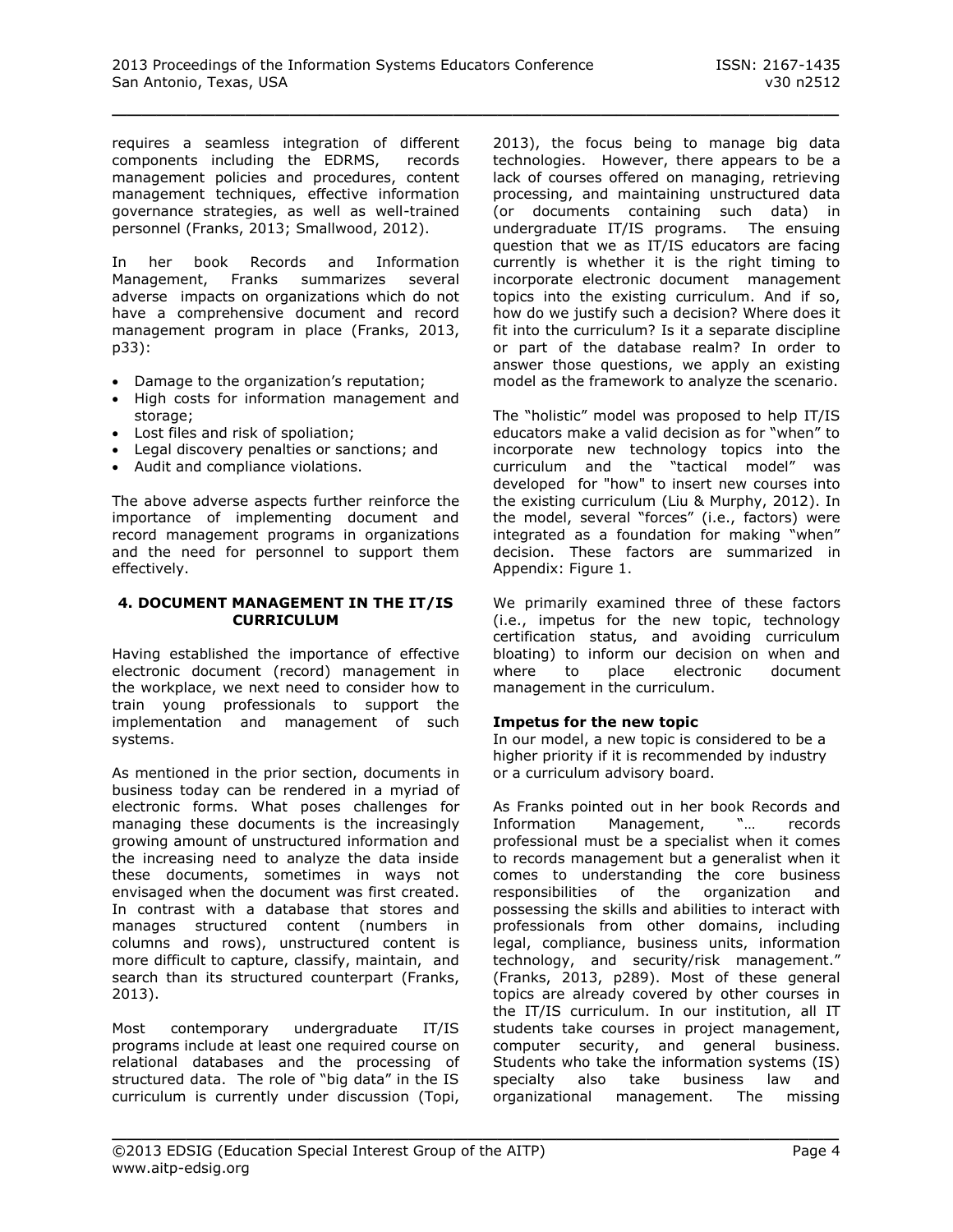element is therefore electronic document (record) management.

Although the document (record) management field was underrepresented in the past [\(US](#page-6-13)  [Office of Personnel Management, 1979;](#page-6-13) [US](#page-6-14)  [Office of Personnel Managment, 1965 \(revised](#page-6-14)  [2005\)\)](#page-6-14), employers are starting to recognize the important value of well-trained records management professionals to the business and organizations [\(Franks, 2013\)](#page-6-1). This is also echoed by OPM in the memorandum *Managing Government Records* which states that the goal of establishing the records management occupational series is "to elevate records management roles, responsibilities, and skill sets for agency records officers and other records professionals [\(Executive Office of the President,](#page-6-15)  [2012, p.6\)](#page-6-15)."

Our institution is in the Washington DC metropolitan area and so government jobs are significant possibilities for our students. We felt that this job market was important for our students and could justify adding a course to the curriculum.

# **The technology certification status**

The availability of a certification in the technology by a reputable organization is also considered as an important factor in our holistic model. [\(Liu & Murphy, 2012\)](#page-6-12). The following are some of the current certification available in documents and records management and its related fields by reputable organizations:

- AIIM ERM: The Association for Information and Image Management (AIIM) is a global, non-profit organization that provides independent research, education and certification programs to information professionals. AIIM offers the Electronic Records Management (ERM) certificates. The certificates include two tracks: ERM Practitioner and ERM Specialist. The former covers major concepts and technologies for ERM while the latter focuses on implementing ERM.
- CompTIA CDIA+: CompTIA is the leading provider of vendor-neutral certifications and is well known globally. CDIA+ (Certified Document Imaging Architect) "covers major areas in technologies and best practices used to plan, design, and specify a digital imaging and content management systems.

 ARMA International ERM: ARMA International (formerly the Association of Records Management and Administrators) is a notfor-profit professional association and the authority on governing information as a strategic asset. ERM covers electronic document systems, related standards, and legal requirements.

Based on these technology certifications we concluded that the field was mature and that our students would be more marketable in the regional job market because of taking this course.

# **Avoiding Curriculum Bloating**

The core curriculum for our B.S. in Information Technology degree is very full and designed to be cohesive and compliant with accreditation requirements. We looked at our specialty areas as having the most potential for application of document management skills and identified two areas: the information systems (IS) specialty (focusing on business) and the health information technology (HIT) specialty (focusing on healthcare). The course could be added to both of these areas: HIT was not a problem as this was a new curriculum. For IS, we decided we could move a decision analysis class to the core curriculum (as an option for the second quantitative course) and so could add the electronic document management course without "bloating the curriculum".

In conclusion, we decided that it was timely to introduce a course on electronic document (record) management into the curriculum and that it would serve students well in today's competitive job market.

#### **5. CREATING AND IMPLEMENTING THE ELECTRONIC DOCUMENT MANAGEMENT COURSES**

The "tactical" model [\(Liu & Murphy, 2012\)](#page-6-12) suggests that, in general, there are four insertion approaches for a new technology topic: offer a "special topics" course which students can take as an elective, offer a new course outside of the department/program without "bloating" the IS/ IT curriculum, introduce a new course or make extensive revisions to an existing course, or develop a new specialization in IT program. Considering the factors of timeframe for implantation and the complexity of required approval processes, we originally took the approach of introducing a new course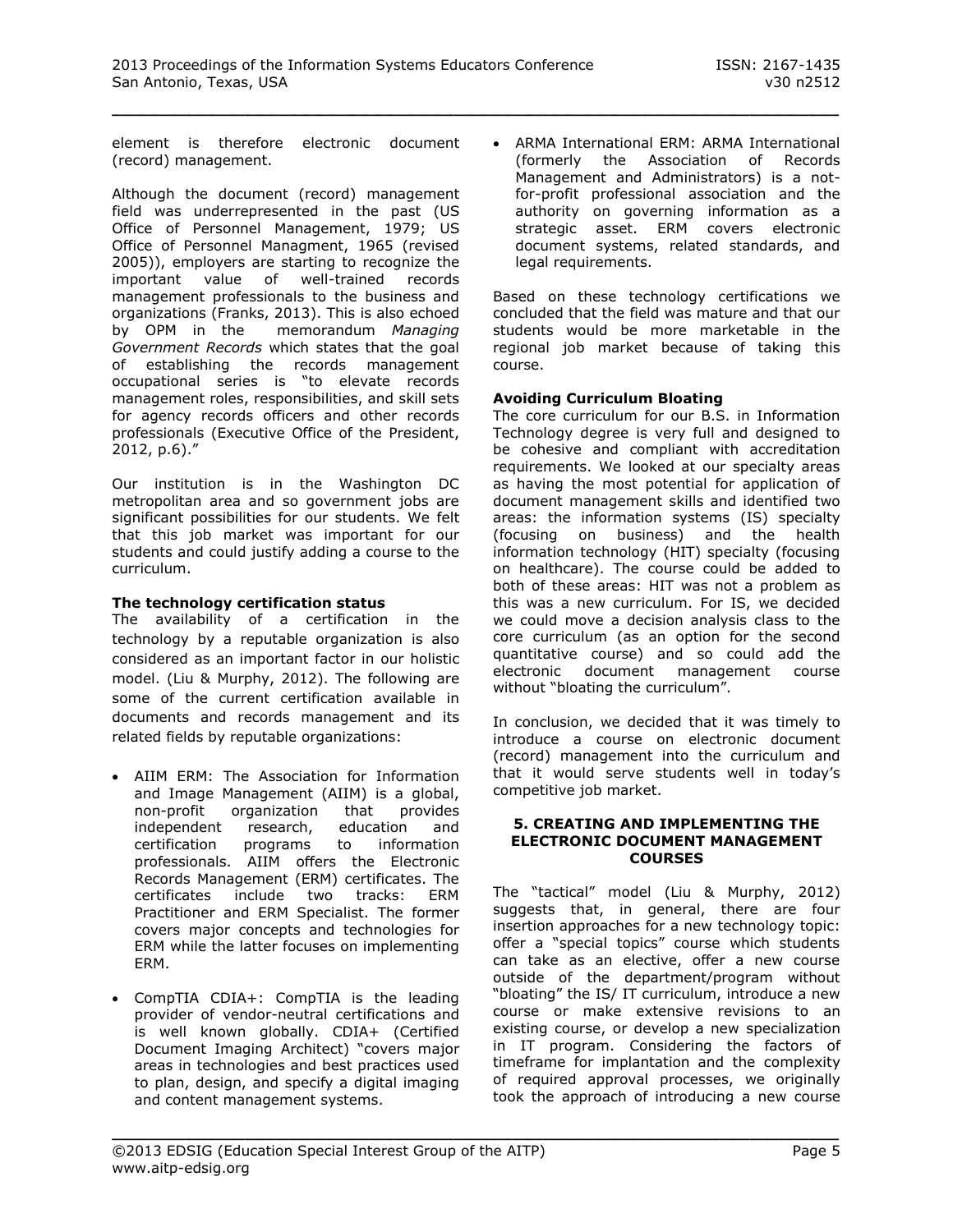to the curriculum and created a new course Electronic Documents and Records Management as an IS/IT elective. This approach involved a formal curriculum review process at our institution.

As digital documents become the system of records in the world of big data, whether medical records or real estate transactions, the need for organizations to manage as well as analyze documents and other electronic records becomes paramount. The new course addresses this growing need, and supports the growing trend of e-discovery in litigation. It was an elective in the BS in IT program and in the IT minor, and a required course in the new BS in Health Information Management program. The broad purpose of the course is to ensure that students understand what is required to establish a sound documentation function within their work area, how electronic documentation systems work and what is needed to keep them compliant with regulations and policies. The course discusses how to go from a paper system to an electronic system and provides students with practical experiences at creating and using document and records management systems. It also discusses what documentation must be in place to support the company's systems and processes. The course objectives are listed below:

- Define electronic document management and records management systems and describe the importance of managing them, as the systems of record, in business and government;
- Explain the business and legal benefits of establishing a comprehensive records retention program and the need for vital records protection and disaster recovery planning;
- Identify factors that help reduce the scope and time for a document search and identify general criteria for indexing systems for effective identification, search and retrieval of records;
- Recommend solutions for common filing problems, for uniquely identifying records and for safeguarding the security and confidentiality of documents, particularly those containing personally identifiable information (PII);
- Describe and evaluate document and record management software and how it is used in business, including legal and medical environments;
- Understand the common ground in all regulations, including the International Organization for Standardization (ISO), the HIPAA regulations for electronic medical records, the National Archives regulations and policies, and the regulations for ediscovery in the legal environment; and
- Create or acquire and manage a costeffective electronic document management system to meet a specific business need government.

We ran this 300-level course as an elective and a pilot conducted in Summer 2012 as an online course. There were only six students enrolled but their feedback was positive. Now we are moving to also offer it as a required course for students taking the information systems specialty (the largest subset of our students) beginning in the fall of 2013. The course is running as a hybrid one and has eighteen students. We will closely follow the outcomes (including employment opportunity, learning gains, etc.) from those students.

# **6. CONCLUSIONS**

Big data has in its roots a variety of electronic document formats and, if the results of analytical process on this data are to be "trusted", it is important that the electronic sources of data (structured and unstructured) are managed effectively. It is our belief that as "big data" becomes more prevalent, qualified professionals will be needed to collect, manage, and retain documents in a structured way to meet industry and government requirements. One of these fields is obviously heath care, but there is also a variety of other business needs. While there is a high demand for the "data scientist" [\(Woods, 2012\)](#page-6-16) to do the analysis and interpretation of the data, there is also a need within the IT profession for the "data custodian" role to manage the data. We believe that an undergraduate course in electronic document (record) management is essential to understanding the role of the data custodian and making our information systems students more marketable in this fast growing field.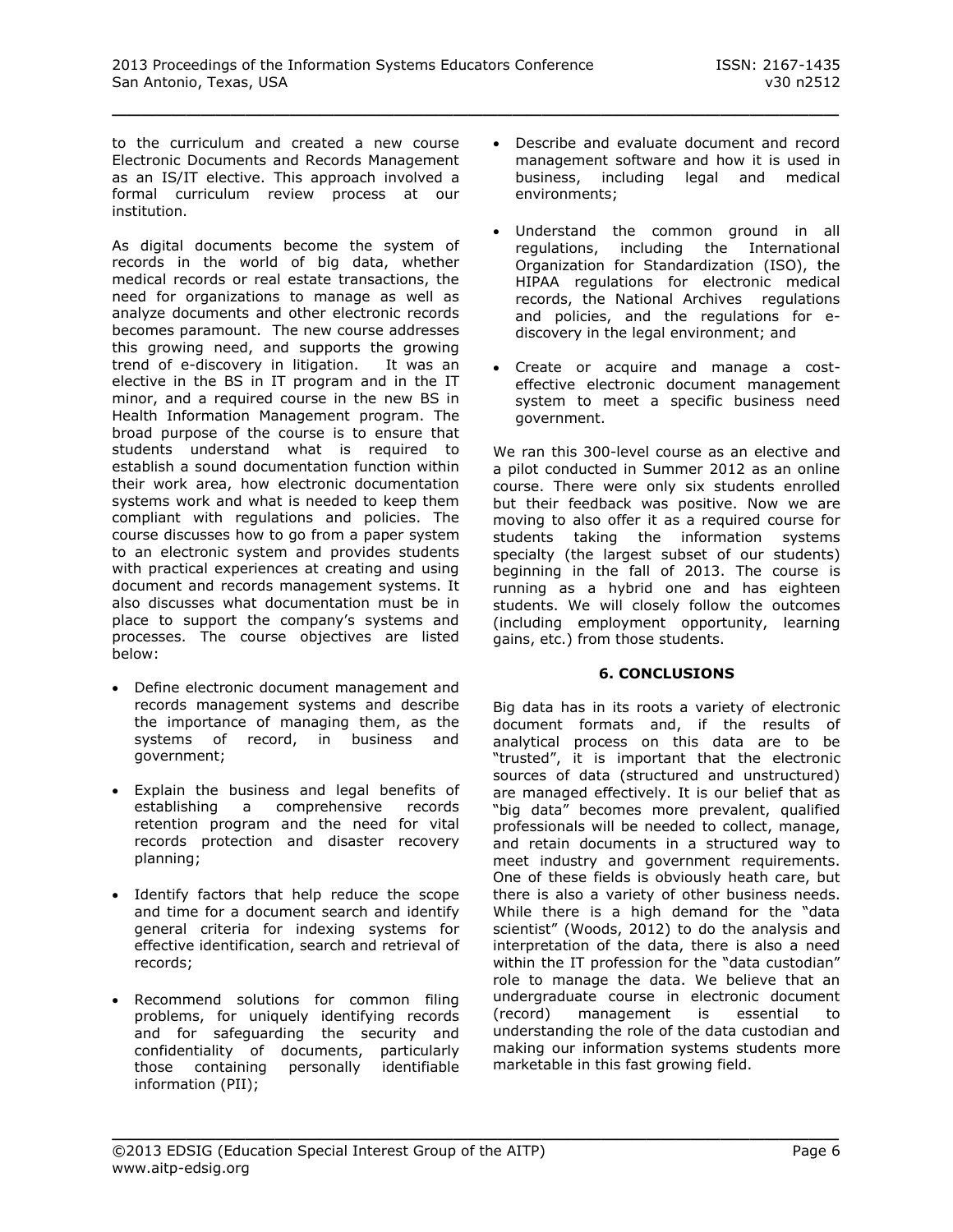# **7. REFERENCES**

- <span id="page-6-8"></span>Bailey, S. (2013). Perspective: Realigning the Records Management Covenant in Franks, P. C.'s *Records and Information Management* (pp. 23-25). Chicago, IL: Neal-Schuman.
- <span id="page-6-7"></span>Department of Defense. (2007). DoD 5015.02- *STD: Electronic Records Management Software Applications Design Criteria Standard* Retrieved May 22, 2013, from [http://www.dtic.mil/whs/directives/corres/p](http://www.dtic.mil/whs/directives/corres/pdf/501502std.pdf) [df/501502std.pdf](http://www.dtic.mil/whs/directives/corres/pdf/501502std.pdf)
- <span id="page-6-15"></span>Executive Office of the President. (2012). Memorandum for the Heads of Executive Departments and Agencies and Independent Agencies. *National Archives and Records Administration*. Retrieved from [http://www.whitehouse.gov/sites/default/file](http://www.whitehouse.gov/sites/default/files/omb/memoranda/2012/m-12-18.pdf) [s/omb/memoranda/2012/m-12-18.pdf](http://www.whitehouse.gov/sites/default/files/omb/memoranda/2012/m-12-18.pdf)
- <span id="page-6-1"></span>Franks, P. C. (2013). *Records and Information Management* (1st ed.). Chicago, IL: Neal-Schuman.
- <span id="page-6-2"></span>Ganz, J. F., Reinsel, D., Chute, C., Schlichting, W., McArthur, J., Minton, S., . . . Manfrediz, A. (2007). The Expanding Digitial Universe: A Forecast of World wide Information Growth through 2010. Retrieved from [http://www.emc.com/collateral/analyst](http://www.emc.com/collateral/analyst-reports/expanding-digital-idc-white-paper.pdf)[reports/expanding-digital-idc-white](http://www.emc.com/collateral/analyst-reports/expanding-digital-idc-white-paper.pdf)[paper.pdf](http://www.emc.com/collateral/analyst-reports/expanding-digital-idc-white-paper.pdf)
- <span id="page-6-0"></span>IBM. Big Data at the Speed of Business, Overview. Retrieved on May 24, 2013, from [http://www-](http://www-01.ibm.com/software/data/bigdata/)[01.ibm.com/software/data/bigdata/](http://www-01.ibm.com/software/data/bigdata/)
- <span id="page-6-6"></span>International Organization for Standardization. (2001). ISO 15489-1: Information and Documentation-Records Managment- *Part 1: General*. Geneva: ISO.
- <span id="page-6-9"></span>JISC InfoNet. (2012). infoKits. Northumbria University on behalf of JISC Advance Retrieved May 23, 2013, from <http://www.jiscinfonet.ac.uk/infokits/>
- <span id="page-6-5"></span>Karhula, P. (2012). What is the effect of WikiLeaks for Freedom of Information?<br>International Federation of Librarv *International Federation of Library Associations and Institutions,* (October 5, 2012). Retrieved from [http://www.ifla.org/publications/what-is-](http://www.ifla.org/publications/what-is-the-effect-of-wikileaks-for-freedom-of-information)

[the-effect-of-wikileaks-for-freedom-of](http://www.ifla.org/publications/what-is-the-effect-of-wikileaks-for-freedom-of-information)[information](http://www.ifla.org/publications/what-is-the-effect-of-wikileaks-for-freedom-of-information)

- <span id="page-6-12"></span>Liu, M., & Murphy, D. (2012). *Tackling an IS Educator's Dilemma: A Holistic Model for "When" And "How" to Incorporate New Technology Courses into the IS/IT Curriculum* Paper presented at the Proceedings of the Southern Association for Information Systems Conference, March 23rd-24th, 2012, Atlanta, GA.
- <span id="page-6-4"></span>Silowash, G., Cappelli, D., Moore, A., Trzeciak, R., Shimeall, T., & Flynn, L. (2012). Common Sense Guide to Mitigating Insider Threats, *4th Edition (CMU/SEI-2012-TR-012)*. Retrieved from Software Engineering Institute, Carnegie Mellon University website: [http://www.sei.cmu.edu/library/abstracts/re](http://www.sei.cmu.edu/library/abstracts/reports/12tr012.cfm) [ports/12tr012.cfm](http://www.sei.cmu.edu/library/abstracts/reports/12tr012.cfm)
- <span id="page-6-10"></span>Smallwood, R. F. (2012). *Safeguarding Critical E-Documents: Implementing a Program for Securing Confidential Information Assets*. Hoboken, New Jersey: John Wiley & Sons, Inc.
- <span id="page-6-11"></span>Topi, H. (2013). Where is Big Data in Your Information Systems Curriculum? *ACM Inroads, 4*(1), 12-13.
- <span id="page-6-3"></span>U.S. Courts. (2010). Federal Rules of Civil Procedure retrieved Retrieved on May 26, 2013, from <http://www.law.cornell.edu/rules/frcp/>
- <span id="page-6-13"></span>US Office of Personnel Management. (1979). Position Classification Standard for Support Services Admin¬istration Series. *GS-0342*. Retrieved **from** <http://www.opm.gov/fedclass/gs0342.pdf>
- <span id="page-6-14"></span>US Office of Personnel Managment. (1965 (revised 2005)). Position Classification Standard for Archivist Series. *GS-1420*. Retrieved extensive from [http://www.opm.gov/fedclass/gs1420.pdf.](http://www.opm.gov/fedclass/gs1420.pdf)
- <span id="page-6-16"></span>Woods, D. (2012). IBM's Anjul Bhambhri on What is a Data Scientist? . *Forbes,* (February 16, 2012). Retrieved from [http://www.forbes.com/sites/danwoods/201](http://www.forbes.com/sites/danwoods/2012/02/16/ibms-anjul-bhambhri-on-what-is-a-data-scientist/) [2/02/16/ibms-anjul-bhambhri-on-what-is-a](http://www.forbes.com/sites/danwoods/2012/02/16/ibms-anjul-bhambhri-on-what-is-a-data-scientist/)[data-scientist/](http://www.forbes.com/sites/danwoods/2012/02/16/ibms-anjul-bhambhri-on-what-is-a-data-scientist/)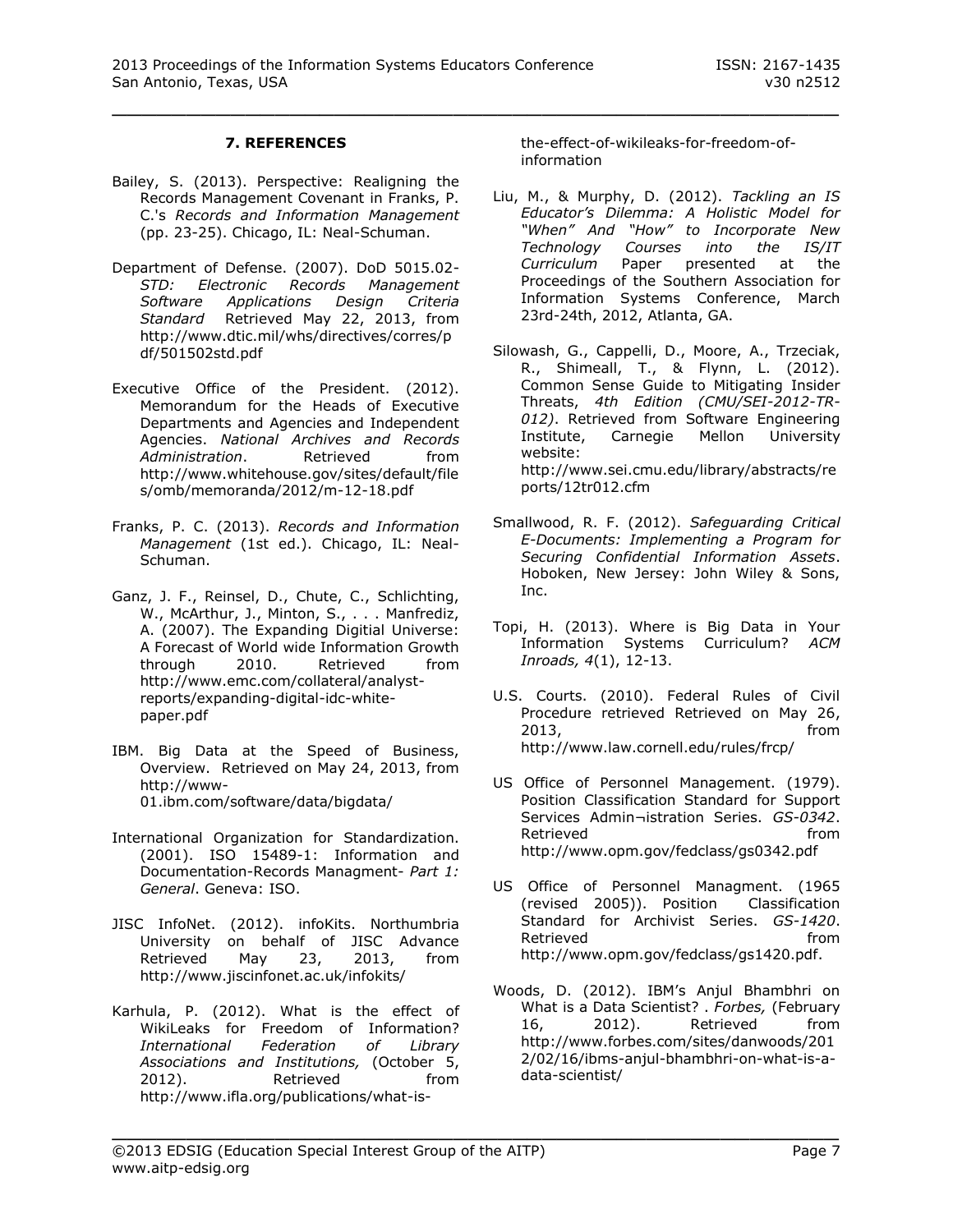<span id="page-7-0"></span>Yu, E. (2012). Oracle Looks to Clear Air on Big Data. *ZDNet,* (October 4, 2012). Retrieved from [http://www.zdnet.com/oracle-looks-to](http://www.zdnet.com/oracle-looks-to-clear-air-on-big-data-7000005211/)[clear-air-on-big-data-7000005211/](http://www.zdnet.com/oracle-looks-to-clear-air-on-big-data-7000005211/)